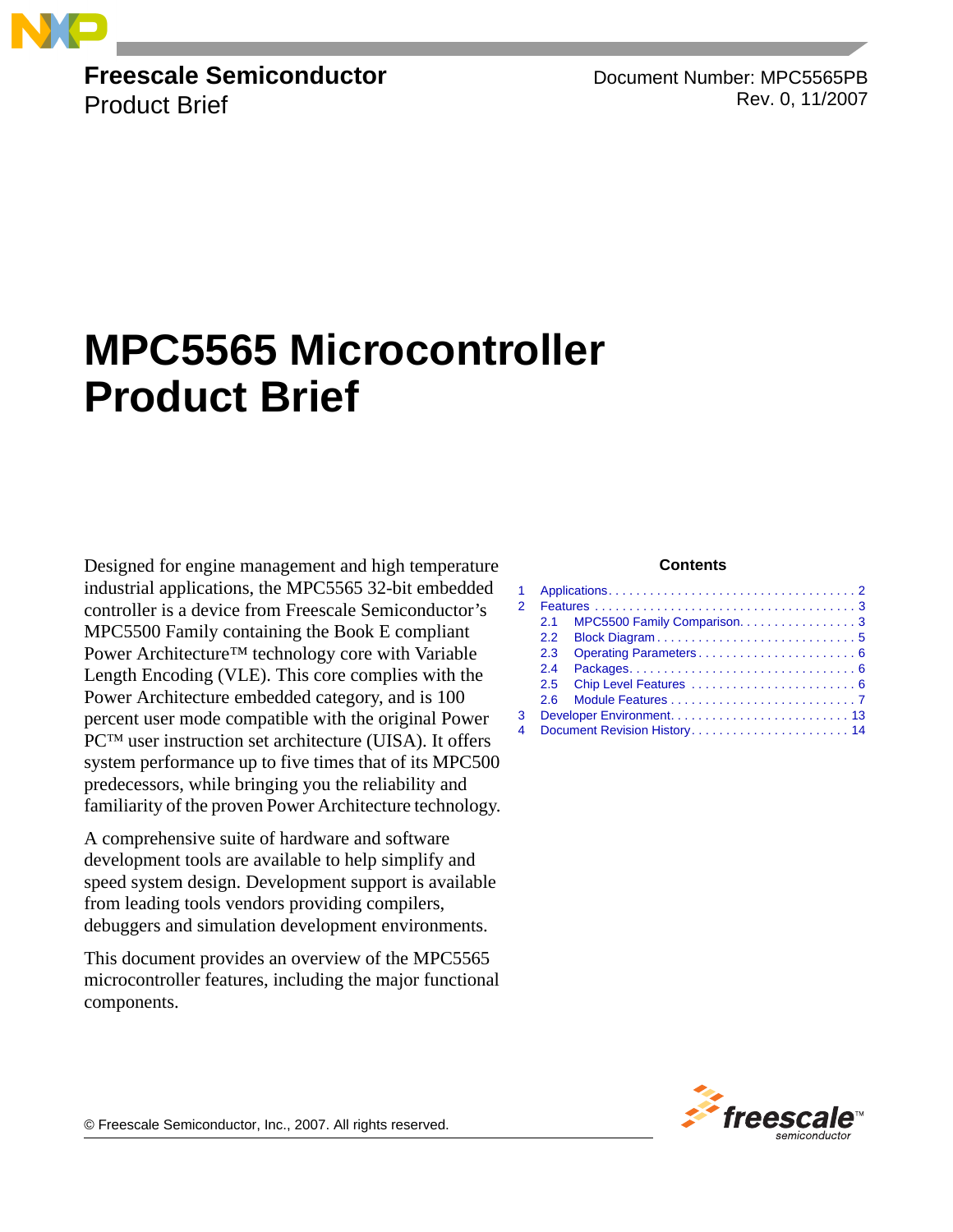

# <span id="page-1-0"></span>**1 Applications**

The MPC5500 is well suited to network-connected automotive and industrial applications that require complex real-time control.

- Multipoint fuel injection control
- Electronically controlled transmissions
- Direct diesel injection (DDI)
- Gasoline direct injection (GDI)
- Avionics
- Robotics
- Motion control
- Turbine control
- Utilities / Power Management
- Alternative energies
- Autonomous vehicles
- Any model based design using RAppID and Matlab/Simulink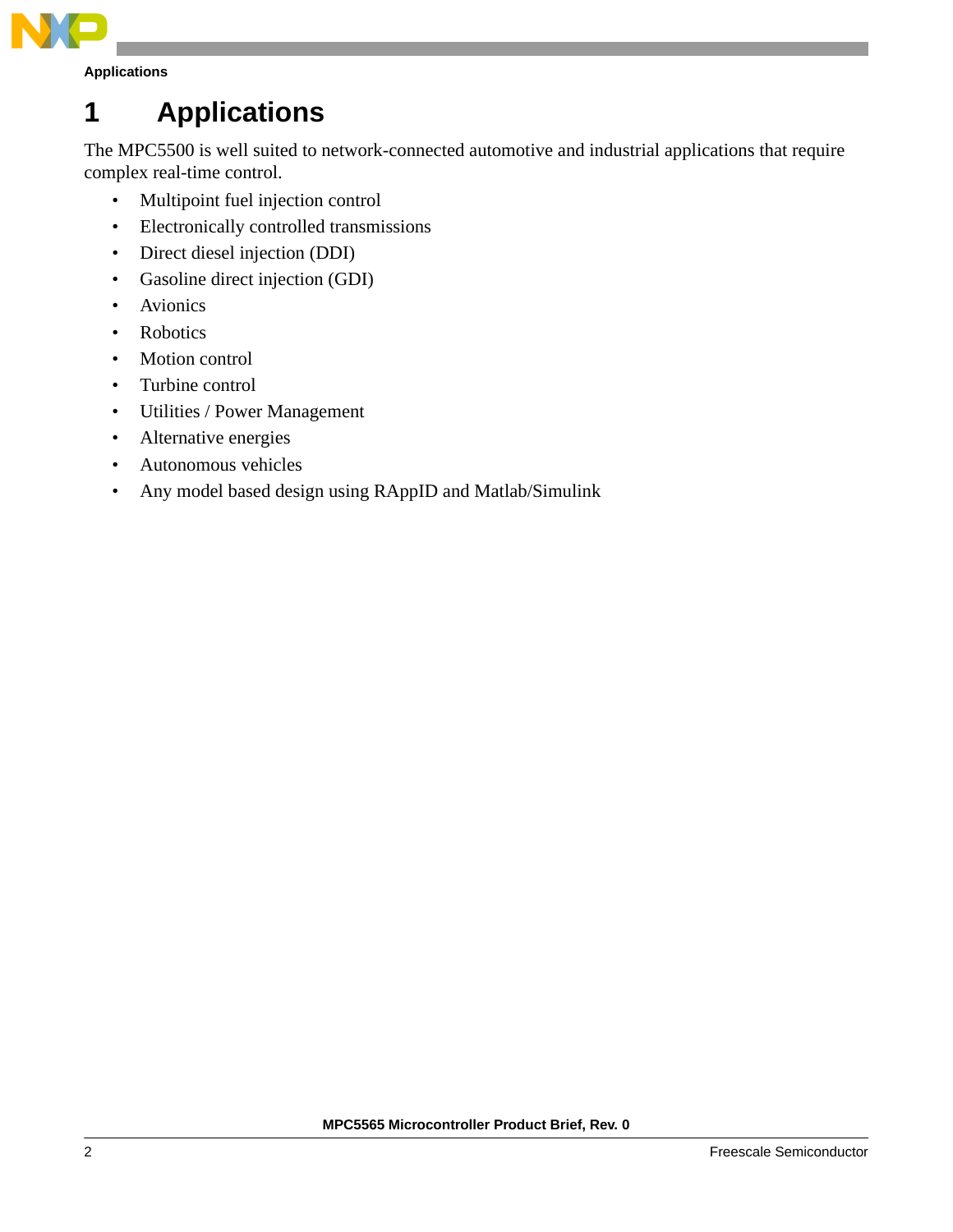

# <span id="page-2-1"></span><span id="page-2-0"></span>**2.1 MPC5500 Family Comparison**

#### **Table 1. MPC5500 Family Members**

| <b>MPC5500 Device</b>               |                    | <b>MPC5533</b>            | <b>MPC5534</b>       | <b>MPC5553</b>                  | <b>MPC5554</b>                   | <b>MPC5561</b>                   | <b>MPC5565</b>                  | <b>MPC5566</b>                   | <b>MPC5567</b>                  |
|-------------------------------------|--------------------|---------------------------|----------------------|---------------------------------|----------------------------------|----------------------------------|---------------------------------|----------------------------------|---------------------------------|
| Power Core                          |                    | e200z3                    | e200z3               | e200z6                          | e200z6                           | e200z6                           | e200z6                          | e200z6                           | e200z6                          |
| Variable Length Instruction Support |                    | Yes                       | Yes                  | No                              | No                               | Yes                              | Yes                             | Yes                              | Yes                             |
| Cache                               |                    | None                      | None                 | 8 Kbyte<br>Unified <sup>1</sup> | 32 Kbyte<br>Unified <sup>2</sup> | 32 Kbyte<br>Unified <sup>3</sup> | 8 Kbyte<br>Unified <sup>1</sup> | 32 Kbyte<br>Unified <sup>3</sup> | 8 Kbyte<br>Unified <sup>1</sup> |
| Memory Management Unit (MMU)        |                    | 16 entry                  | 16 entry             | 32 entry                        | 32 entry                         | 32 entry                         | 32 entry                        | 32 entry                         | 32 entry                        |
| Crossbar                            |                    | 4x5                       | 4x5                  | 4x5                             | 3x5                              | 4x6                              | $34$ x5                         | 4x5                              | 5x5                             |
| <b>Core Nexus</b>                   |                    | Class 3+<br>(NZ3C3)       | Class 3+<br>(NZ3C3)  | Class 3+<br>(NZ6C3)             | Class 3+<br>(NZ6C3)              | Class 3+<br>(NZ6C3)              | Class 3+<br>(NZ6C3)             | Class 3+<br>(NZ6C3)              | Class 3+<br>(NZ6C3)             |
| <b>SRAM</b>                         |                    | 48 Kbyte                  | 64 Kbyte             | 64 Kbyte                        | 64 Kbyte                         | 192 Kbyte                        | 80 Kbyte                        | 128 Kbyte                        | 80 Kbyte                        |
| Flash                               | Main Array         | 768<br>Kbyte <sup>5</sup> | 1 Mbyte <sup>5</sup> | 1.5<br>Mbyte <sup>6</sup>       | 2 Mbyte <sup>6</sup>             | 1 Mbyte <sup>6</sup>             | 2 Mbyte <sup>6</sup>            | 3 Mbyte <sup>6</sup>             | 2 Mbyte <sup>6</sup>            |
|                                     | Shadow Block       | 1 Kbyte                   | 1 Kbyte              | 1 Kbyte                         | 1 Kbyte                          | 1 Kbyte                          | 1 Kbyte                         | 1 Kbyte                          | 1 Kbyte                         |
| <b>External Bus</b><br>(EBI)        | Data Bus           | $16$ -bit $^7$            | 16 bit <sup>7</sup>  | $32$ bit <sup>7</sup>           | $32$ bit <sup>7</sup>            | $32$ -bit <sup>7</sup>           | $32$ -bit <sup>7</sup>          | $32$ -bit <sup>7</sup>           | $32-bit7$                       |
|                                     | <b>Address Bus</b> | 24                        | 24                   | 24                              | 24                               | $26^{8}$                         | $26^8$                          | $26^{8}$                         | $26^8$                          |
| <b>Calibration Bus</b>              |                    | Yes                       | Yes                  | Partial                         | No                               | Yes                              | Yes                             | Yes                              | Yes                             |
| Direct Memory Access (DMA)          |                    | 32<br>channel             | 32<br>channel        | 32<br>channel                   | 64<br>channel                    | 32<br>channel                    | 32<br>channel                   | 64<br>channel                    | 32<br>channel                   |
| <b>DMA Nexus</b>                    |                    | None                      | None                 | Class 3                         | Class 3                          | Class 3                          | Class 3                         | Class 3                          | Class 3                         |
| Serial                              |                    | 1                         | $\overline{2}$       | $\overline{2}$                  | $\overline{c}$                   | 4                                | $\overline{2}$                  | $\overline{2}$                   | $\overline{2}$                  |
|                                     | eSCI_A             | Yes                       | Yes                  | Yes                             | Yes                              | Yes                              | Yes                             | Yes                              | Yes                             |
|                                     | eSCI_B             | No                        | Yes                  | Yes                             | Yes                              | Yes                              | Yes                             | Yes                              | Yes                             |
|                                     | eSCI_C             | No                        | No                   | No                              | No                               | Yes                              | No                              | No                               | No                              |
|                                     | eSCI_D             | No                        | No                   | No                              | No                               | Yes                              | No                              | No                               | No                              |
| Controller Area Network (CAN)       |                    | $\overline{2}$            | $\overline{2}$       | $\overline{2}$                  | 3                                | 3 <sup>9</sup>                   | 3 <sup>9</sup>                  | 4 <sup>9</sup>                   | 5 <sup>9</sup>                  |
|                                     | CAN_A              | 64 buf                    | 64 buf               | 64 buf                          | 64 buf                           | 64 buf                           | 64 buf                          | 64 buf                           | 64 buf                          |
|                                     | CAN_B              | No                        | No                   | No                              | 64 buf                           | No                               | 64 buf                          | 64 buf                           | 64 buf                          |
|                                     | CAN_C              | 64 buf                    | 64 buf               | 64 buf                          | 64 buf                           | 64 buf                           | 64 buf                          | 64 buf                           | 64 buf                          |
|                                     | CAN_D              | No                        | No                   | No                              | No                               | No                               | No                              | 64 buf                           | 64 buf                          |
|                                     | CAN_E              | No                        | No                   | No                              | No                               | No                               | No                              | No                               | 64 buf                          |
| SPI                                 |                    | $\overline{c}$            | $\mathbf{3}$         | $\mathbf{3}$                    | 4                                | 3                                | 3                               | 4                                | 3                               |
|                                     | DSPI_A             | No                        | No                   | No                              | Yes                              | No                               | No                              | Yes                              | No                              |
|                                     | DSPI_B             | No                        | Yes                  | Yes                             | Yes                              | Yes                              | Yes                             | Yes                              | Yes                             |
|                                     | DSPI_C             | Yes                       | Yes                  | Yes                             | Yes                              | Yes                              | Yes                             | Yes                              | Yes                             |
|                                     | DSPI_D             | Yes                       | Yes                  | Yes                             | Yes                              | No                               | Yes                             | Yes                              | Yes                             |
| eMIOS                               |                    | $\mathbf 0$<br>channel    | 24<br>channel        | 24<br>channel                   | 24<br>channel                    | 24<br>channel                    | 24<br>channel                   | 24<br>channel                    | 24<br>channel                   |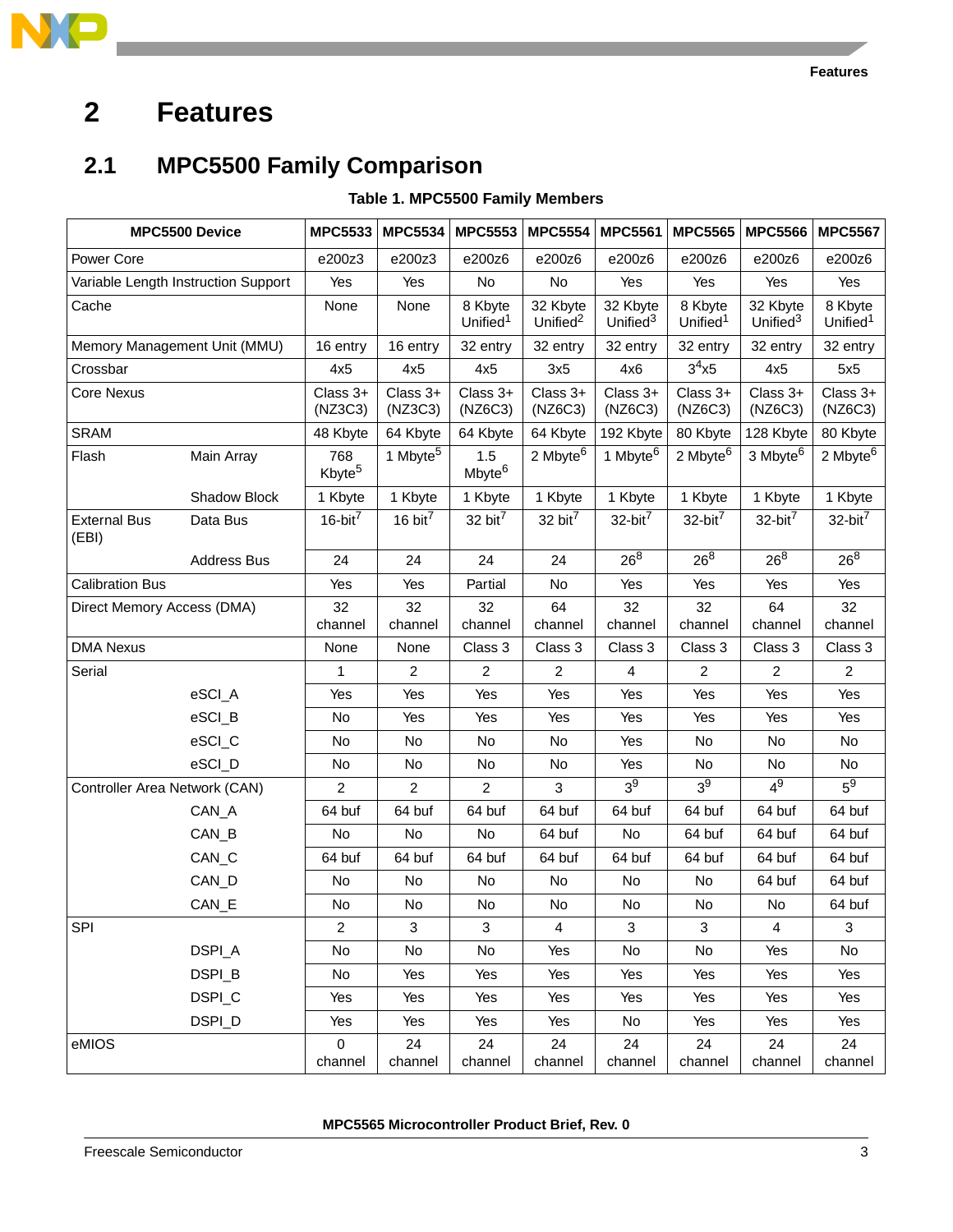

**Features**

| <b>MPC5500 Device</b>                  | <b>MPC5533</b> | <b>MPC5534</b> | <b>MPC5553</b>        | <b>MPC5554</b> | <b>MPC5561</b>         | <b>MPC5565</b> | <b>MPC5566</b>    | <b>MPC5567</b>    |
|----------------------------------------|----------------|----------------|-----------------------|----------------|------------------------|----------------|-------------------|-------------------|
| eTPU                                   | 32<br>channel  | 32<br>channel  | 32<br>channel         | 64<br>channel  | $\mathbf 0$<br>channel | 32<br>channel  | 64<br>channel     | 32<br>channel     |
| eTPU_A                                 | Yes            | Yes            | Yes                   | Yes            | No                     | Yes            | Yes               | Yes               |
| eTPU_B                                 | No.            | No             | No.                   | Yes            | No                     | No             | Yes               | No                |
| Code Memory                            | 12 Kbyte       | 12 Kbyte       | 12 Kbyte              | 16 Kbyte       | 0 Kbyte                | 12 Kbyte       | 20 Kbyte          | 12 Kbyte          |
| Parameter RAM                          | 2.5 Kbyte      | 2.5 Kbyte      | 2.5 Kbyte             | 3 Kbyte        | 0 Kbyte                | 2.5 Kbyte      | 4 Kbyte           | 2.5 Kbyte         |
| Nexus                                  | Class 3        | Class 3        | Class 3               | Class 3        | No                     | Class 3        | Class 3           | Class 3           |
| Interrupt Controller                   | 178<br>channel | 210<br>channel | 210<br>channel        | 300<br>channel | 231<br>channel         | 231<br>channel | 329<br>channel    | 281<br>channel    |
| Analog to Digital Converter (eQADC)    | 40<br>channel  | 40<br>channel  | 40<br>channel         | 40<br>channel  | 40<br>channel          | 40<br>channel  | 40<br>channel     | 40<br>channel     |
| ADC_0                                  | Yes            | Yes            | Yes                   | Yes            | Yes                    | Yes            | Yes               | Yes               |
| $ADC_1$                                | No             | Yes            | Yes                   | Yes            | Yes                    | Yes            | Yes               | Yes               |
| Fast Ethernet Controller (FEC)         | <b>No</b>      | No             | $Yes^{\overline{10}}$ | No             | No                     | No             | Yes <sup>10</sup> | Yes <sup>11</sup> |
| FlexRay                                | <b>No</b>      | No             | <b>No</b>             | No             | Yes                    | No             | <b>No</b>         | Yes               |
| <b>FlexRay Nexus</b>                   | No.            | No             | No.                   | <b>No</b>      | Class 3                | No             | No.               | Class 3           |
| Phase Lock Loop (PLL)                  | FM             | <b>FM</b>      | <b>FM</b>             | FM             | <b>FM</b>              | FM             | FM                | FM                |
| Maximum System Frequency <sup>12</sup> | 80 MHz         | 80 MHz         | <b>132 MHz</b>        | 132 MHz        | <b>132 MHz</b>         | 132 MHz        | 144 MHz           | 132 MHz           |
| <b>Crystal Range</b>                   | 8-20 MHz       | 8-20 MHz       | 8-20 MHz              | 8-20 MHz       | 8-40 MHz               | 8-20 MHz       | 8-20 MHz          | 8-40 MHz          |
| Voltage Regulator Controller (VRC)     | Yes            | Yes            | Yes                   | Yes            | Yes                    | Yes            | Yes               | Yes               |

#### **Table 1. MPC5500 Family Members (continued)**

NOTES:

2-way associative

<sup>2</sup> 8-way associative

<sup>3</sup> 4-way or 8-way associative

<sup>4</sup> The actual crossbar is implemented as a 5x5 crossbar with two unused ports

<sup>5</sup> 16-byte flash page size for programming

<sup>6</sup> 32-byte flash page size for programming

<sup>7</sup> May not be externally available in some package configurations

<sup>8</sup> Either ADDR[8:31] or ADDR[6:29] can be selected.

<sup>9</sup> Updated FlexCAN module with optional individual receive filters

<sup>10</sup> The FEC signals are shared with data bus pins DATA[16:31]

<sup>11</sup> The FEC signals are shared with the calibration bus

<sup>12</sup> Initial automotive temperature range qualification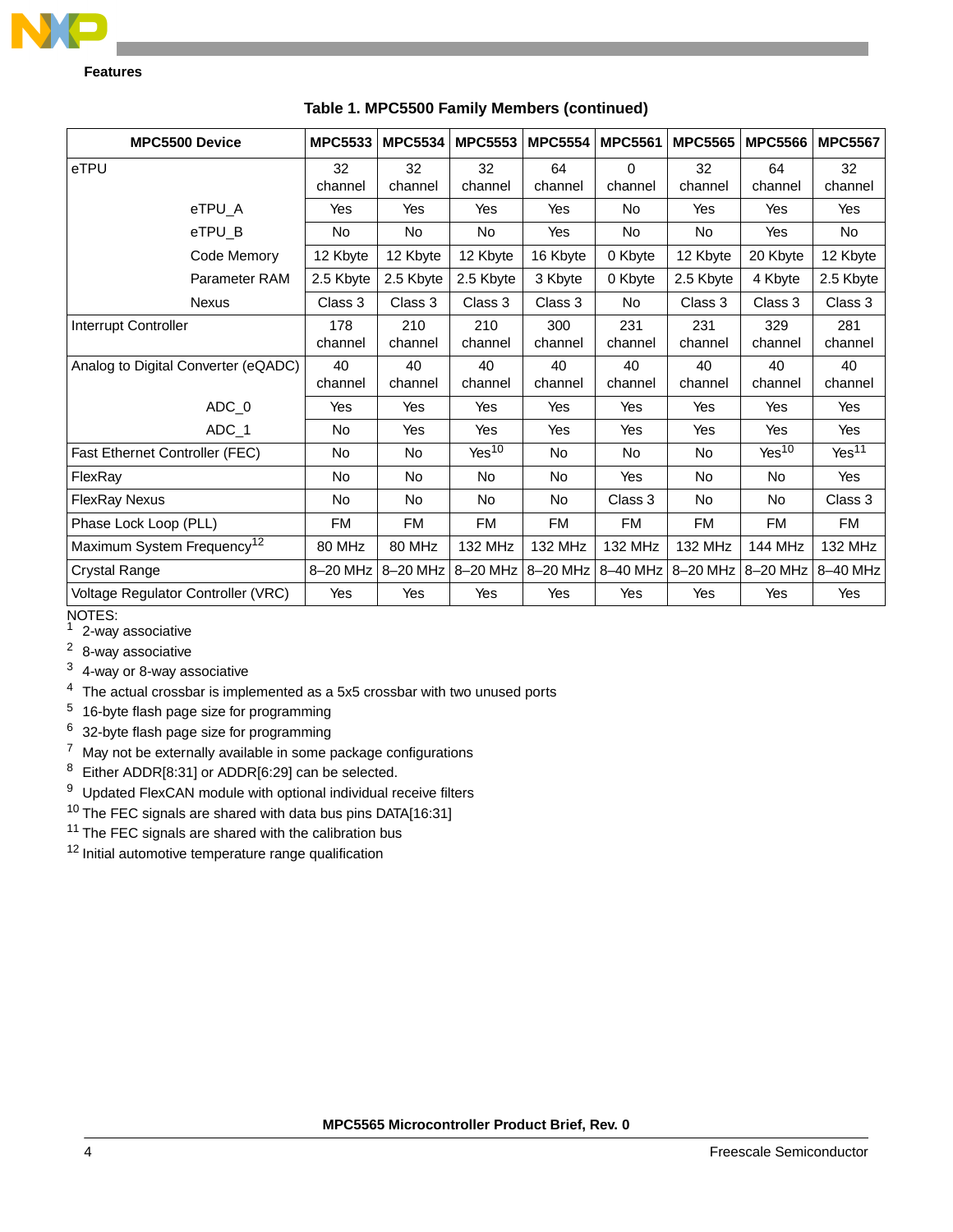

#### <span id="page-4-0"></span>**2.2 Block Diagram**

Figure 1 shows a top-level block diagram of the MPC5565.



#### **MPC5500 Device Module Acronyms**

- **CAN** Controller area network (FlexCAN)<br>**DSPI** Deserial/serial peripheral interface
- **DSPI** Deserial/serial peripheral interface<br>**eDMA** Enhanced direct memory access
- **eDMA** Enhanced direct memory access
- **eMIOS** Enhanced modular I/O system
- **eQADC** Enhanced queued analog/digital converter<br>**eSCI** Enhanced serial communications interface
- **eSCI** Enhanced serial communications interface<br>**eTPU** Enhanced time processing units  $-$  Enhanced time processing units
- **FMPLL** Frequency modulated phase-locked loop
- **SRAM** Static RAM

#### **Figure 1. MPC5565 Block Diagram**

**e200z6 Core Component Acronyms**

- Watchdog timer

**DEC** – Decrementer<br>**FIT** – Fixed interval **FIT** – Fixed interval timer<br>**TB** – Time base **TB** – Time base<br>**WDT** – Watchdog

**MPC5565 Microcontroller Product Brief, Rev. 0**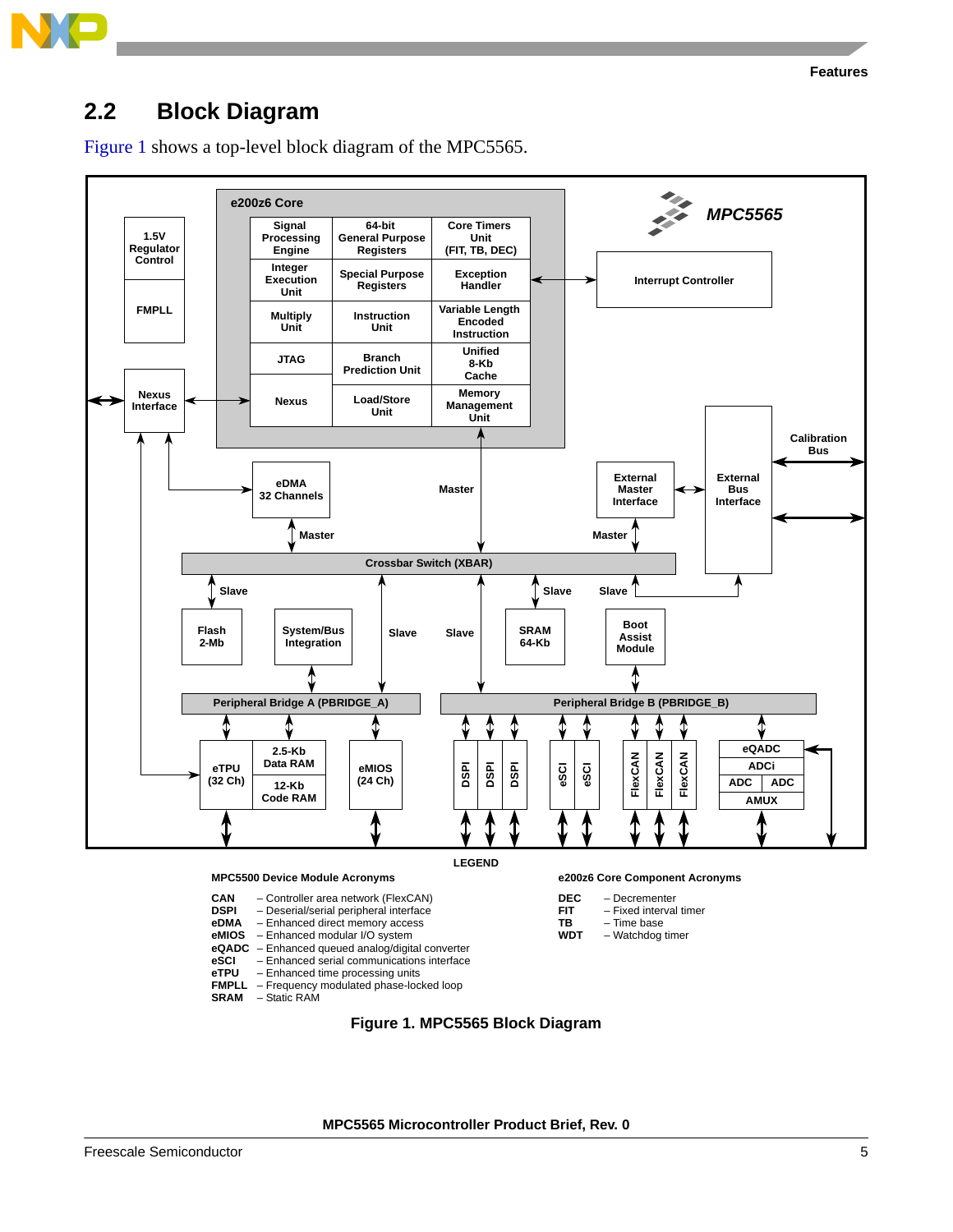

## <span id="page-5-0"></span>**2.3 Operating Parameters**

- Fully static operation, up to 132 MHz
- $-40^{\circ}$  to 150° C junction temperature
- $\cdot$  1.5 V Core, 3.0–5.25 V I/O, 1.8–3.3 V external bus and Nexus pins

## <span id="page-5-1"></span>**2.4 Packages**

• 324-pin plastic ball grid array (TEPBGA)

## <span id="page-5-2"></span>**2.5 Chip Level Features**

- Low power design
	- Less than 1.2 W power dissipation
	- Designed for dynamic power management of core and peripherals
	- Software-controlled clock gating of peripherals
	- Separate power supply for stand-by operation for portion of internal SRAM
- Fabricated in 0.13 μm process
- Single issue, 32-bit Book E compliant Power Architecture™ technology e200z6 CPU core
- 32-channel enhanced direct memory access controller (eDMA)
- Interrupt controller (INTC) capable of handling 231 selectable-priority interrupt sources
- Frequency modulated phase-locked loop (FMPLL)
- External bus interface (EBI) with error correction status module (ECSM)
- System integration unit (SIU)
- 2 MB on-chip Flash with Flash bus interface unit (FBIU)
- 80 KB on-chip static RAM
- Boot assist module (BAM)
- Support for dynamic calibration with 3 calibration chip-selects
- 24-channel enhanced modular I/O system (eMIOS)
- One enhanced time processor unit (eTPU) engine. The eTPU engine controls 32 hardware channels.
- Two enhanced queued analog-to-digital converter (eQADC) modules
- Three deserial serial peripheral interface (DSPI) modules
- Two enhanced serial communication interface (eSCI) modules
- Three controller area network (FlexCAN) modules
- Nexus development interface (NDI) per IEEE-ISTO 5001-2003 standard
- Device/board test support per Joint Test Action Group (JTAG) of IEEE (IEEE 1149.1)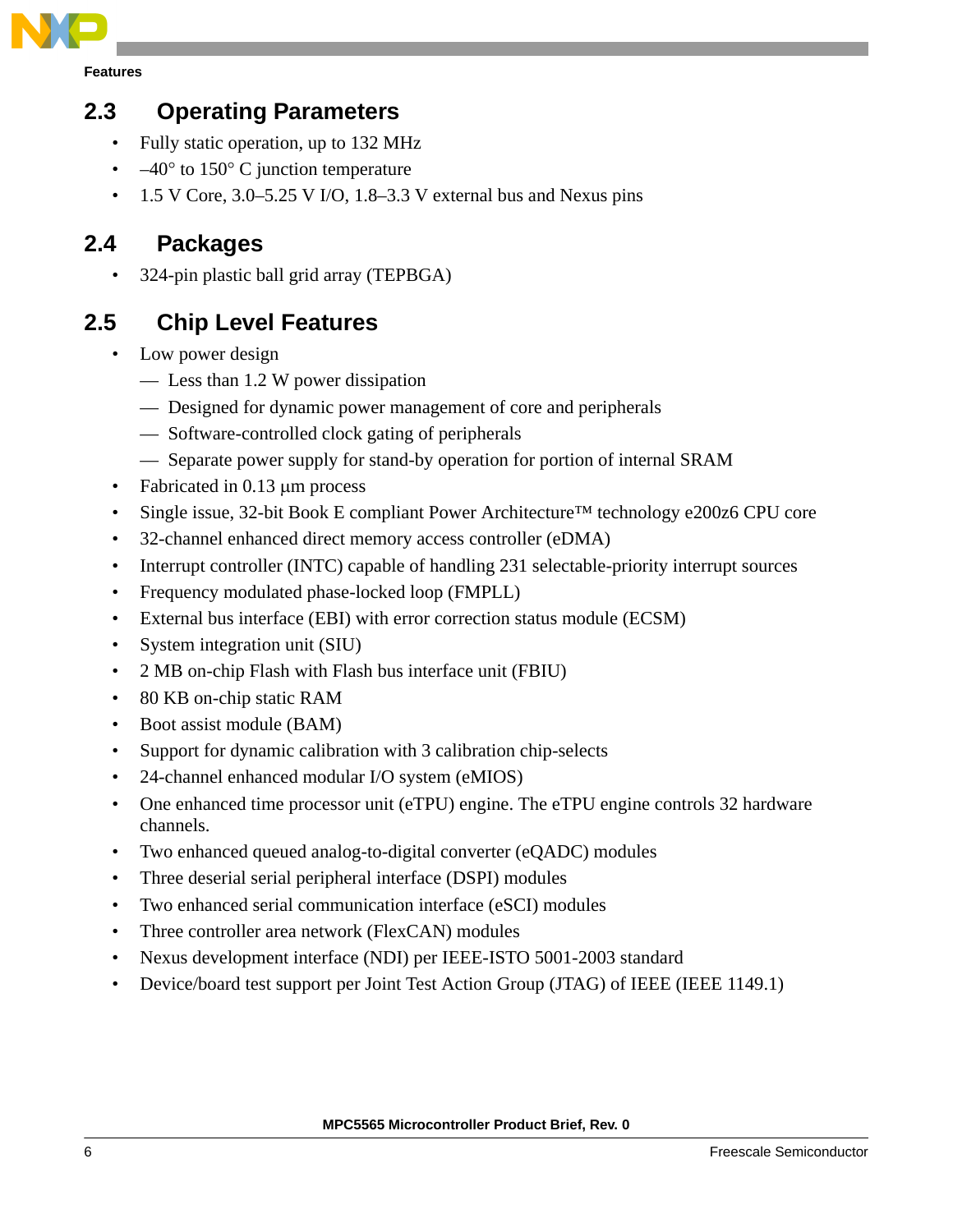

#### <span id="page-6-0"></span>**2.6 Module Features**

The following is a brief summary of the functional blocks in the MPC5565. For more detailed information, refer to the MPC5565 Reference Manual (MPC5565RM).

#### **2.6.1 High Performance e200z6 Core Processor**

- 32-bit CPU built on Power Architecture<sup>TM</sup> technology
- Freescale Variable Length Encoding (VLE) enhancements for code size footprint reduction
- Thirty-two 64-bit general-purpose registers (GPRs)
- Memory management unit (MMU) with 32-entry fully-associative translation look-aside buffer (TLB)
- Branch processing unit
- Fully pipelined load/store unit
- 8 KB unified cache with line locking
	- 2-way set associative
	- Two 32-bit fetches per clock
	- Eight-entry store buffer
	- Way locking
	- Supports assigning cache as instruction or data only on a per way basis
	- Supports tag and data parity
- Vectored interrupt support
- Interrupt latency less than 70 ns @ 132 MHz (measured from interrupt request to execution of first instruction of interrupt exception handler)
- Reservation instructions for implementing read-modify-write constructs (internal SRAM and Flash)
- Signal processing engine (SPE) auxiliary processing unit (APU) operating on 64-bit general purpose registers
- Floating point
	- IEEE® 754 compatible with software wrapper
	- Single precision in hardware; double precision with software library
	- Conversion instructions between single precision floating point and fixed point
- Long cycle time instructions, except for guarded loads, do not increase interrupt latency in the MPC5565; to reduce latency, long cycle time instructions are aborted upon interrupt requests.
- Extensive system development support through Nexus debug module

#### **2.6.2 System Bus Crossbar Switch (XBAR)**

- Three master ports, five slave ports
- 32-bit address bus, 64-bit data bus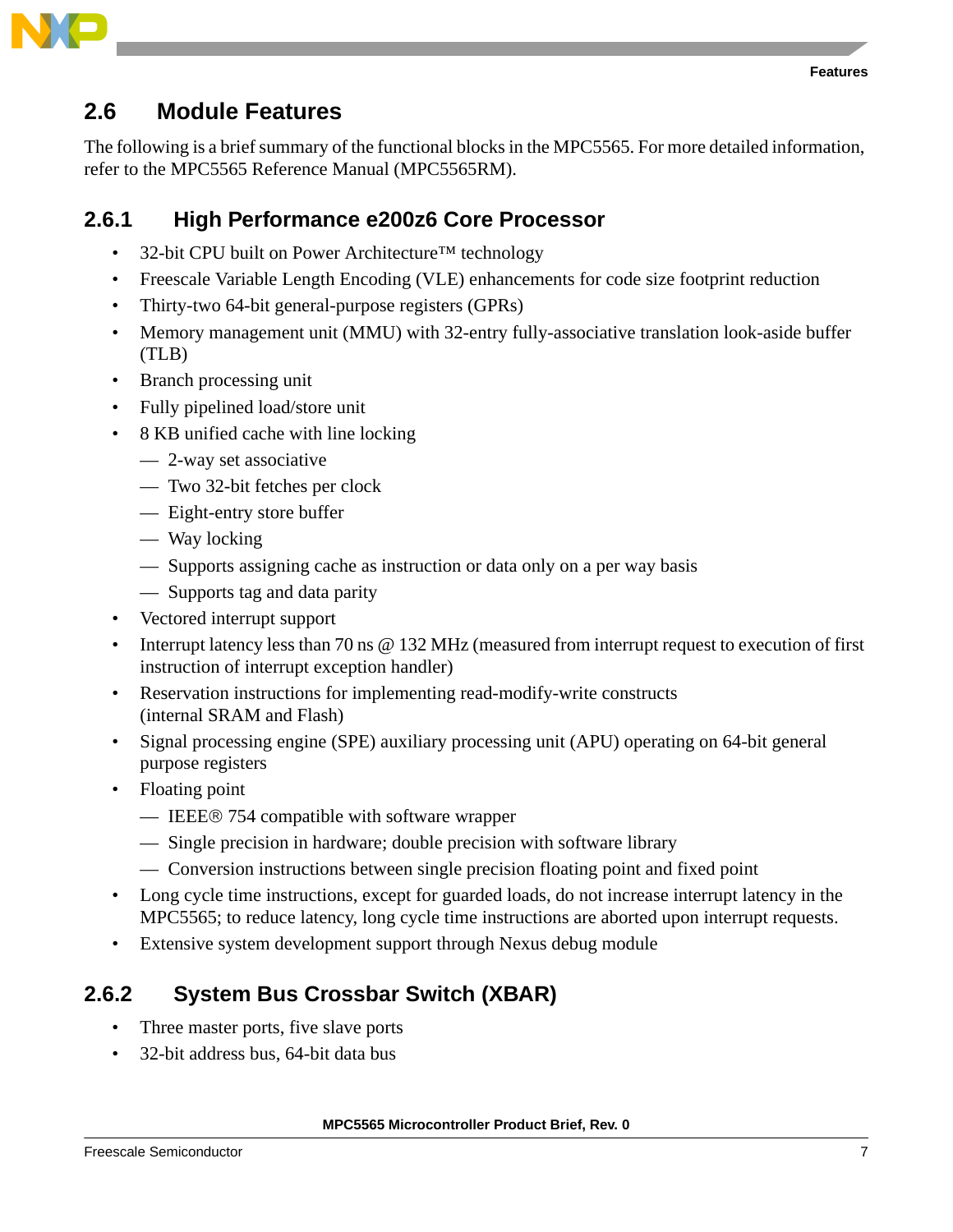

**Features**

• Simultaneous accesses from different masters to different slaves (there is no clock penalty when a parked master accesses a slave)

# **2.6.3 Enhanced Direct Memory Access (eDMA) Controller**

- 32 channels support independent 8-, 16-, 32-bit single value or block transfers
- Supports variable sized queues and circular queues
- Source and destination address registers are independently configured to post-increment or remain constant
- Each transfer is initiated by a peripheral, CPU, or eDMA channel request
- Each eDMA channel can optionally send an interrupt request to the CPU on completion of a single value or block transfer

## **2.6.4 Interrupt Controller (INTC)**

- 231<sup>1</sup> total interrupt vectors
	- 208 peripheral interrupt requests
	- 8 software settable sources
	- 16 reserved
- Unique 9-bit vector per interrupt source
- 16 priority levels with fixed hardware arbitration within priority levels for each interrupt source
- Priority elevation for shared resources

## **2.6.5 Frequency Modulated Phase-locked Loop (FMPLL)**

- Input clock frequency
	- $-8$  to 20 MHz
- Current controlled oscillator (ICO) range from 48 MHz to maximum device frequency
- Reduced frequency divider (RFD) for reduced frequency operation without re-lock
- Four selectable modes of operation
- Programmable frequency modulation
- Lock detect circuitry continuously monitors lock status
- Loss of clock (LOC) detection for reference and feedback clocks
- Self-clocked mode (SCM) operation
- On-chip loop filter (reduces number of external components required)
- Engineering clock output configurable to divide-by-2 to divide-by-126 of the system clock frequency

<sup>1.</sup> Although this device has a maximum of 231 interrupts, the logic requires that the total number of interrupts be divisible by four. Therefore, the total number of interrupts specified for this device is 232.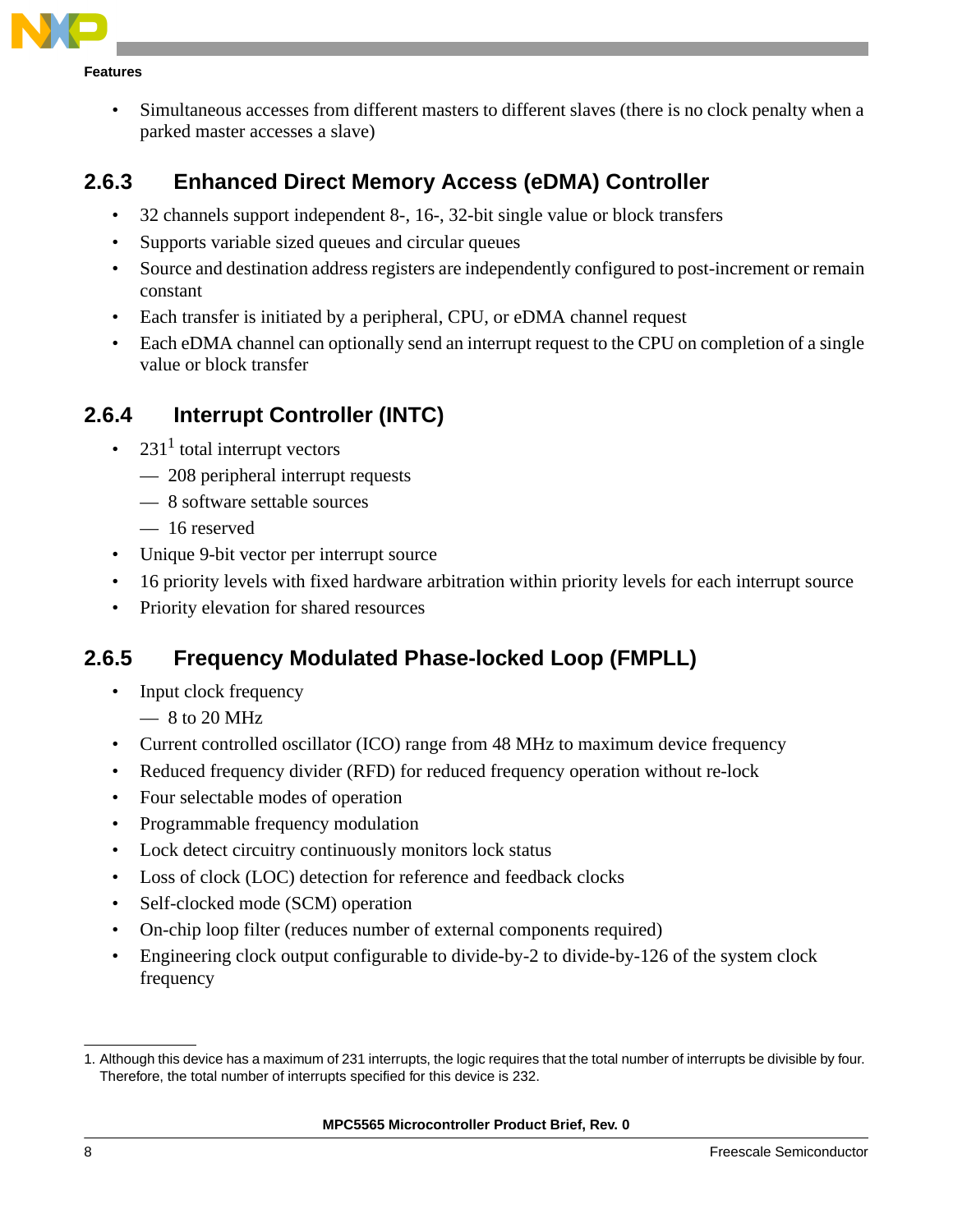

# **2.6.6 External Bus Interface (EBI)**

- 1.8–3.3 V nominal I/O voltage
- 324 BGA: 16-bit data bus, 20-bit address bus is default, but configurable to 24-bit address bus. Although this device is designed to support a 32-bit EBI data bus, only 16 data bus pins are available and connected on the 324 BGA package. (The 496-pin VertiCal assembly provides the calibration functionality.)
- Memory controller with support for various memory types
	- Non-burst SDR flash and SRAM
	- Asynchronous/legacy flash and SRAM
	- Most standard memories used with the MPC5xx family
- Configurable bus speed modes
	- 50% of system frequency
	- 25% of system frequency
- Support for external master accesses to internal addresses
- Burst support
- Bus monitor
	- User selectable
	- Programmable timeout period (with eight external bus clock resolution)
- Four chip selects:  $\overline{CS[0:3]}$  multiplexed with ADDR[8:11].
- Two write/byte enable  $(\overline{WE/BE[0:1]})$  signals in the 324-pin package and the 496-pin assembly.
- Configurable wait states (via chip selects)
- Optional automatic CLKOUT gating to save power and reduce EMI
- Compatible with MPC5xx external bus (with some limitations): Selectable drive strengths; 10 pF, 20 pF, 30 pF, 50 pF

## **2.6.7 Calibration Bus Interface**

- Calibration bus interface accessible only through 496-pin VertiCal assembly with top connector
- 1.8–3.3 V nominal I/O voltage
- Memory controller shared with EBI
- 16-bit data bus
- 21-bit address bus with no support for the least significant address bit (ADDR31)
- Up to 22-bit address space providing a 4 MB addressing range (the two most significant bits shared with  $\overline{\text{CAL }CS[2:3]}$
- Chip selects: up to three chip selects  $\overline{CAL\_CS[0]}$  and  $\overline{CAL\_CS[2:3]}$  shared with CAL\_ADDR[10:11])

## **2.6.8 System Integration Unit (SIU)**

• Centralized GPIO control of bus pins: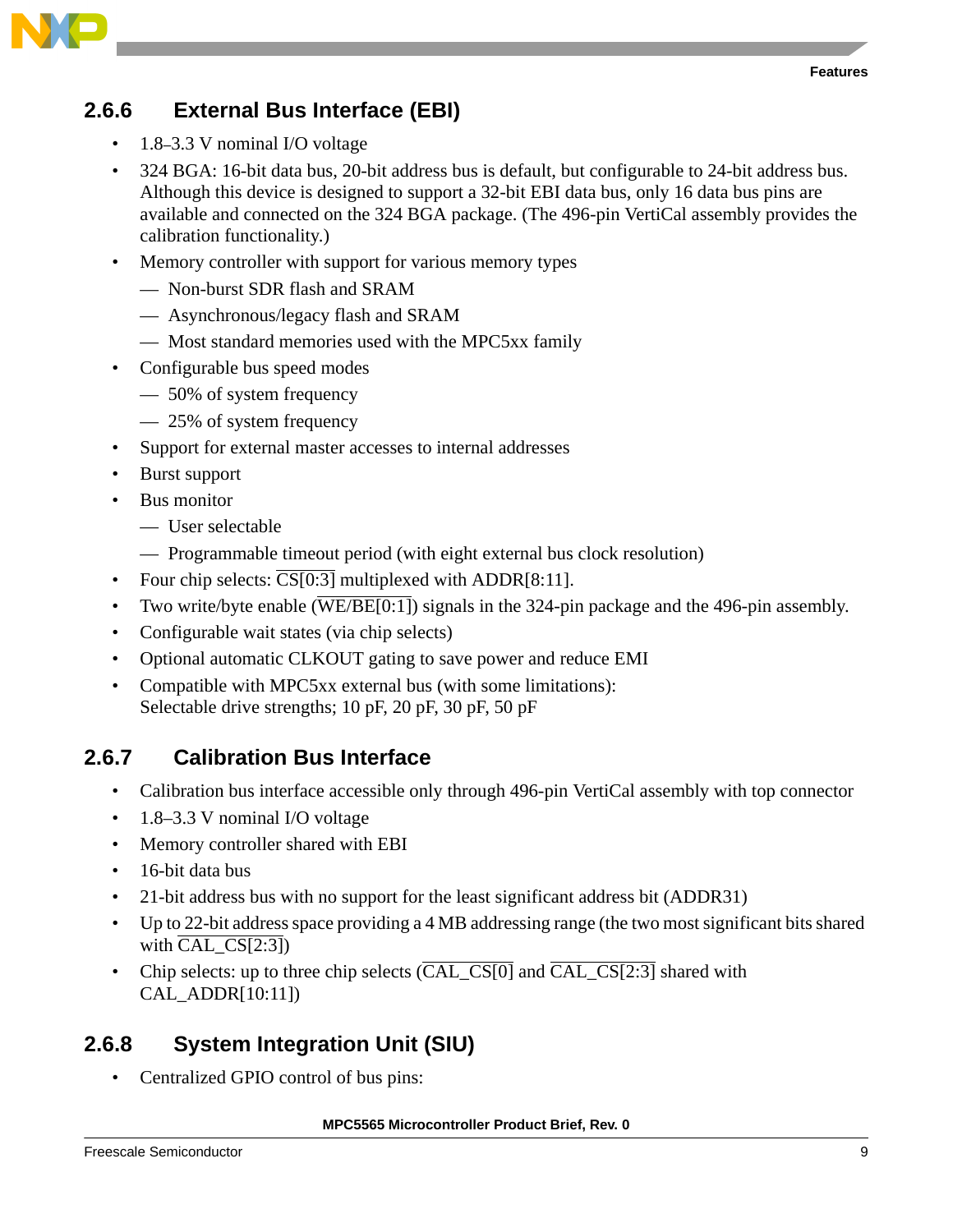

- 324 BGA package: 150 pins
- 496 CSP BGA package: 225 pins
- Centralized pad control on a per-pin basis
- System reset monitoring and generation
- External interrupt inputs, filtering and control

## **2.6.9 Error Correction Status Module (ECSM)**

• Configurable error-correcting codes (ECC) reporting for internal SRAM and flash memories

#### **2.6.10 On-chip Flash Memory**

- 2 MB burst flash memory
- 256 KB  $\times$  64-bit configuration
- Censorship protection scheme to prevent flash content visibility
- Hardware read-while-write feature that can erase/program blocks while other blocks are read (used for EEPROM emulation and data calibration)
- 20 blocks with sizes ranging from 16–128 KB to support features such as boot block, operating system block, and EEPROM emulation. Blocks are structured as follows:
	- $-2x16KB$
	- $-2x48$  KB
	- $-2x$  64 KB
	- $-14 \times 128$  KB
- Read while write with multiple partitions
- Parallel programming mode to support rapid end of line programming
- Hardware programming state machine

## **2.6.11 Configurable Cache Memory, 0–8 KB**

- Two-way set-associative unified (instruction and data) cache
- Decouples processor performance from system memory performance

# **2.6.12 On-chip Internal Static RAM (SRAM)**

- 80 KB general-purpose SRAM of which 32 KB are on standby power
- ECC performs single-bit correction, double-bit error detection

## **2.6.13 Boot Assist Module (BAM)**

- Enables and manages the transition of MCU from reset to user code execution in the following configurations:
	- User application can boot from internal or external Flash memory

#### **MPC5565 Microcontroller Product Brief, Rev. 0**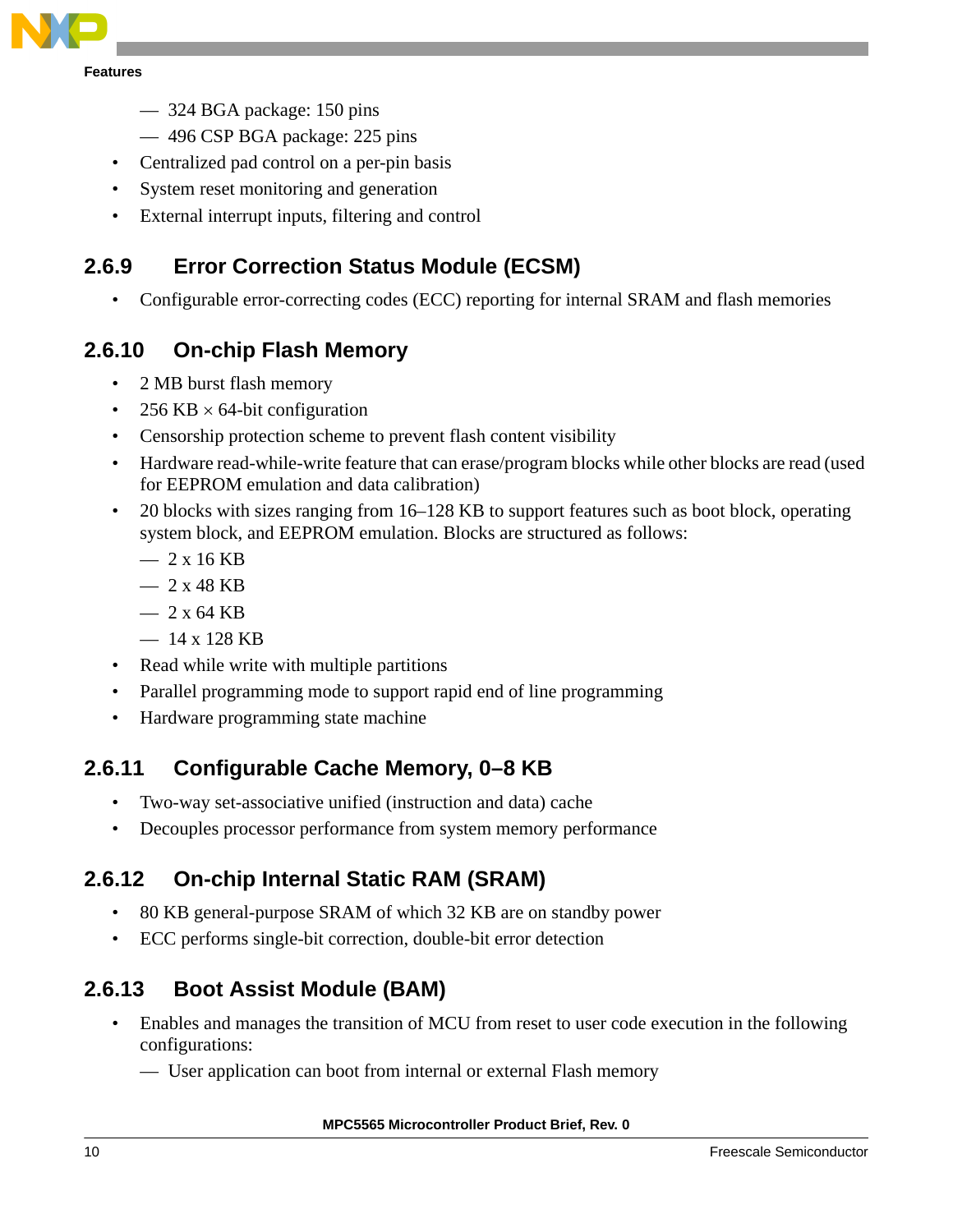

- Download and execution of code via FlexCAN or eSCI
- User application can boot with either classic Power Architecture code or VLE code

#### **2.6.14 Enhanced Modular I/O System (eMIOS)**

- 24 orthogonal channels with double action, PWM, and modulus counter functionality
- Supports all DASM and PWM modes of MIOS14 (MPC5xx)
- Four selectable time bases plus shared time or angle counter bus
- DMA and interrupt request support
- Motor control capability

#### **2.6.15 Enhanced Time Processor Unit (eTPU)**

- One engine
- 32-channel engine
- 24-bit timer resolution
- 12 KB shared code memory, 2.5 KB shared data memory
- Event-triggered timer subsystem
- High level assembler/compiler
- Variable number of parameters allocatable per channel
- Double match/capture channels
- Angle clock hardware support
- Shared time or angle counter bus for all eTPU and eMIOS modules
- DMA and interrupt request support
- Nexus Class 3 Debug support (with some Class 4 support)

#### **2.6.16 Enhanced Queued Analog/digital Converter (eQADC)**

- Two independent ADCs with 12-bit A/D resolution
- Common mode conversion range of 0–5 V
- 40 single-ended input channels, expandable to 65 channels with external multiplexers on the 324 BGA package
- Eight channels can be used as four pairs of differential analog input channels
- 10-bit accuracy at 400 ksamples/second; 8-bit accuracy at 800 ksamples/second
- Supports six FIFO queues with fixed priority
- Queue modes with priority-based preemption; initiated by software command, internal (eTPU and eMIOS), or external triggers
- DMA and interrupt request support
- Supports all functional modes from QADC (MPC5xx family)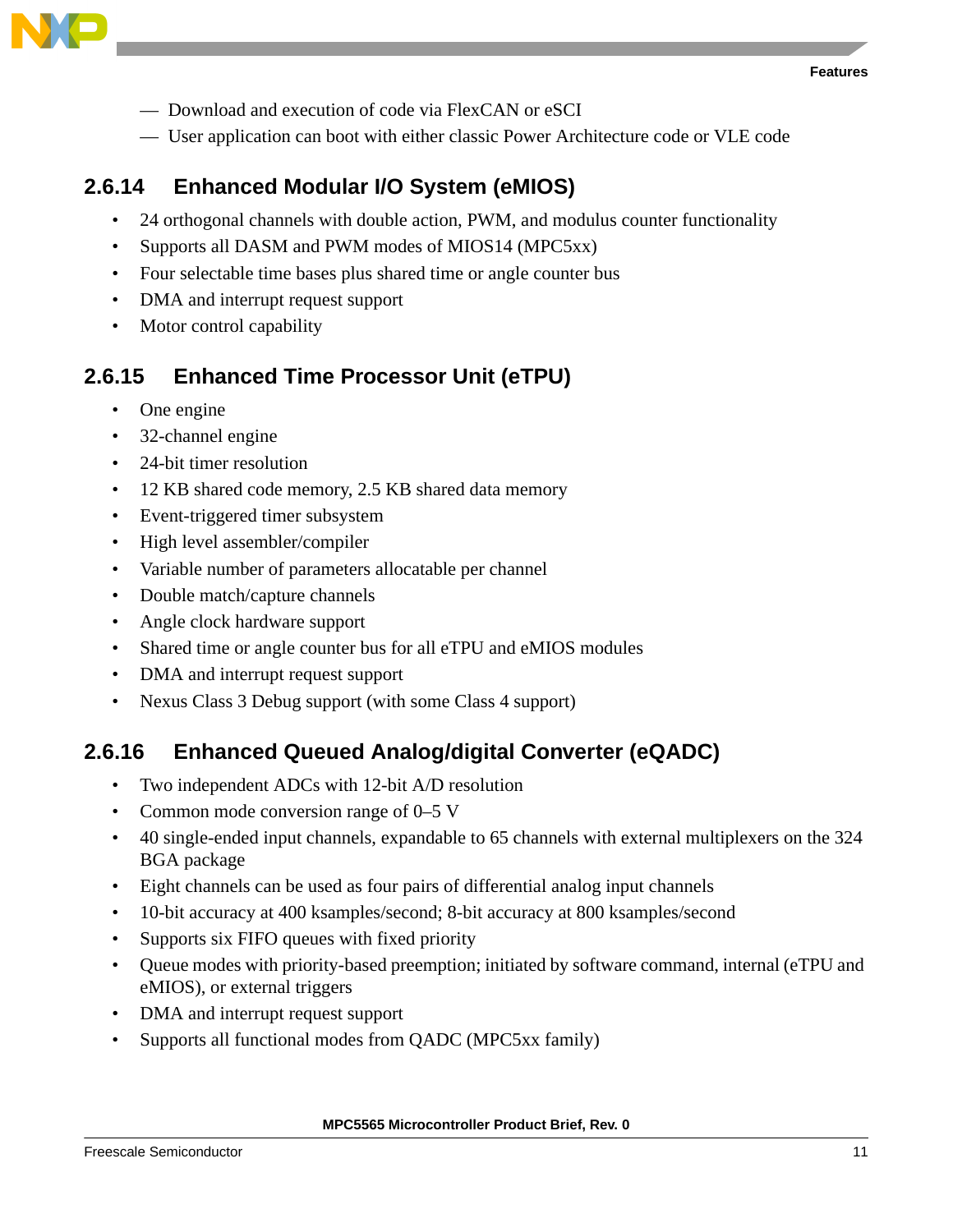

**Features**

## **2.6.17 Three Deserial Serial Peripheral Interface Modules (DSPI)**

- Serial peripheral interface (SPI)
	- Full duplex communication ports with interrupt and eDMA request support
	- Supports all functional modes from QSPI submodule of QSMCM (MPC5xx family)
	- Support for queues in RAM
	- Six chip selects, expandable to 64 with external demultiplexers
	- Programmable frame size, baud rate, clock delay and clock phase on a per frame basis
	- Modified SPI mode for interfacing to peripherals with longer setup time requirements
- Deserial serial interface (DSI)
	- Pin reduction by hardware serialization and deserialization of eTPU and eMIOS channels
	- Chaining of DSI submodules
	- Triggered transfer control and change in data transfer control (for reduced EMI)

#### **2.6.18 Two Enhanced Serial Communication Interface (eSCI) Modules**

- UART mode provides NRZ format and half or full duplex interface
- eSCI bit rate up to 1 Mb/s
- Advanced error detection, and optional parity generation and detection
- Word length programmable as 8 or 9 bits
- Separately enabled transmitter and receiver
- LIN Support
- DMA support
- Interrupt request support

## **2.6.19 Three FlexCANs**

- 64 message buffers each
- Full implementation of the CAN protocol specification, Version 2.0B
- Based on and including all existing features of the Freescale TouCAN module
- Programmable acceptance filters
- Individual RX filtering per message buffer
- Short latency time for high priority transmit messages
- Arbitration scheme according to message ID or message buffer number
- Listen only mode capabilities
- Programmable clock source: system clock or oscillator clock
- Reception queue possible by setting more than one RX message buffer with the same ID
- Backwards compatible with previous FlexCAN modules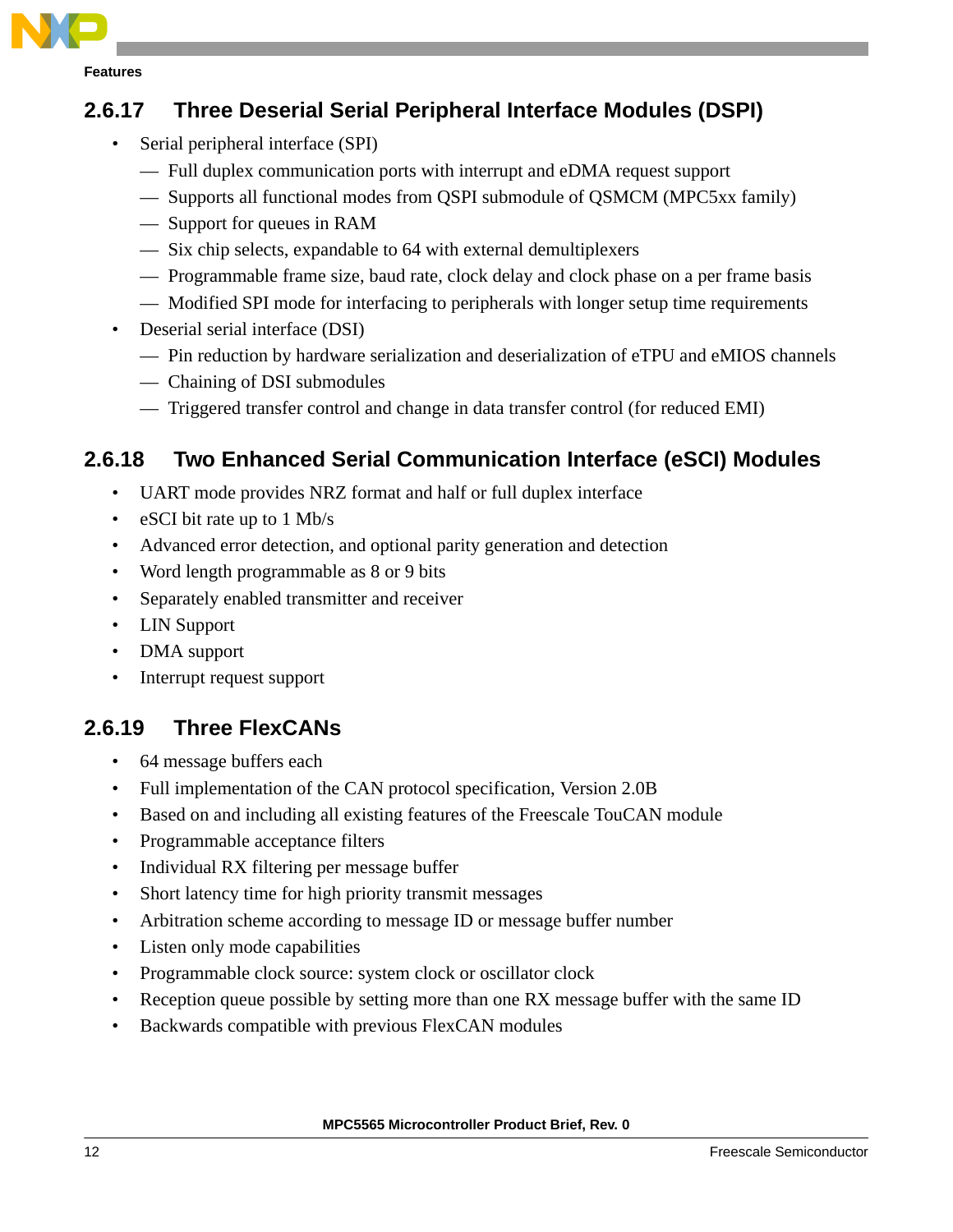

#### **2.6.20 Nexus Development Interface (NDI)**

- Per IEEE®-ISTO 5001-2003
- Real time development support for Power Architecture core and eTPU engines through Nexus class 3 (some class 4 support)
- Data trace of eDMA accesses
- Read and write access
- Configured via the IEEE® 1149.1 (JTAG) port
- High bandwidth mode for fast message transmission
- Reduced bandwidth mode for reduced pin usage

#### **2.6.21 IEEE**® **1149.1 JTAG Controller (JTAGC)**

- IEEE® 1149.1-2001 Test Access Port (TAP) interface
- JCOMP input that provides the ability to share the TAP. Selectable modes of operation include JTAGC/debug or normal system operation.
- 5-bit instruction register that supports IEEE® 1149.1-2001 defined instructions
- 5-bit instruction register that supports additional public instructions
- Three test data registers: a bypass register, a boundary scan register, and a device identification register
- TAP controller state machine that controls the operation of the data registers, instruction register and associated circuitry

#### **2.6.22 Voltage Regulator Controller**

• Provides a low-cost solution to powering the core logic; reduces the number of power supplies required from the customer power supply chip.

#### **2.6.23 POR Block**

• Provides initial reset condition up to the voltage at which pins (RESET) can be read safely; it does not guarantee the safe operation of the chip at specified minimum operating voltages.

# <span id="page-12-0"></span>**3 Developer Environment**

The MPC5500 family of MCUs supports similar tools and third party developers as other Power Architecture products, offering a widespread, established network of tools and software vendors.

The following development support is available.

- Evaluation/development boards and systems
- Emulators, simulators, and probes
- Flash programmers
- **IDE/tool** chains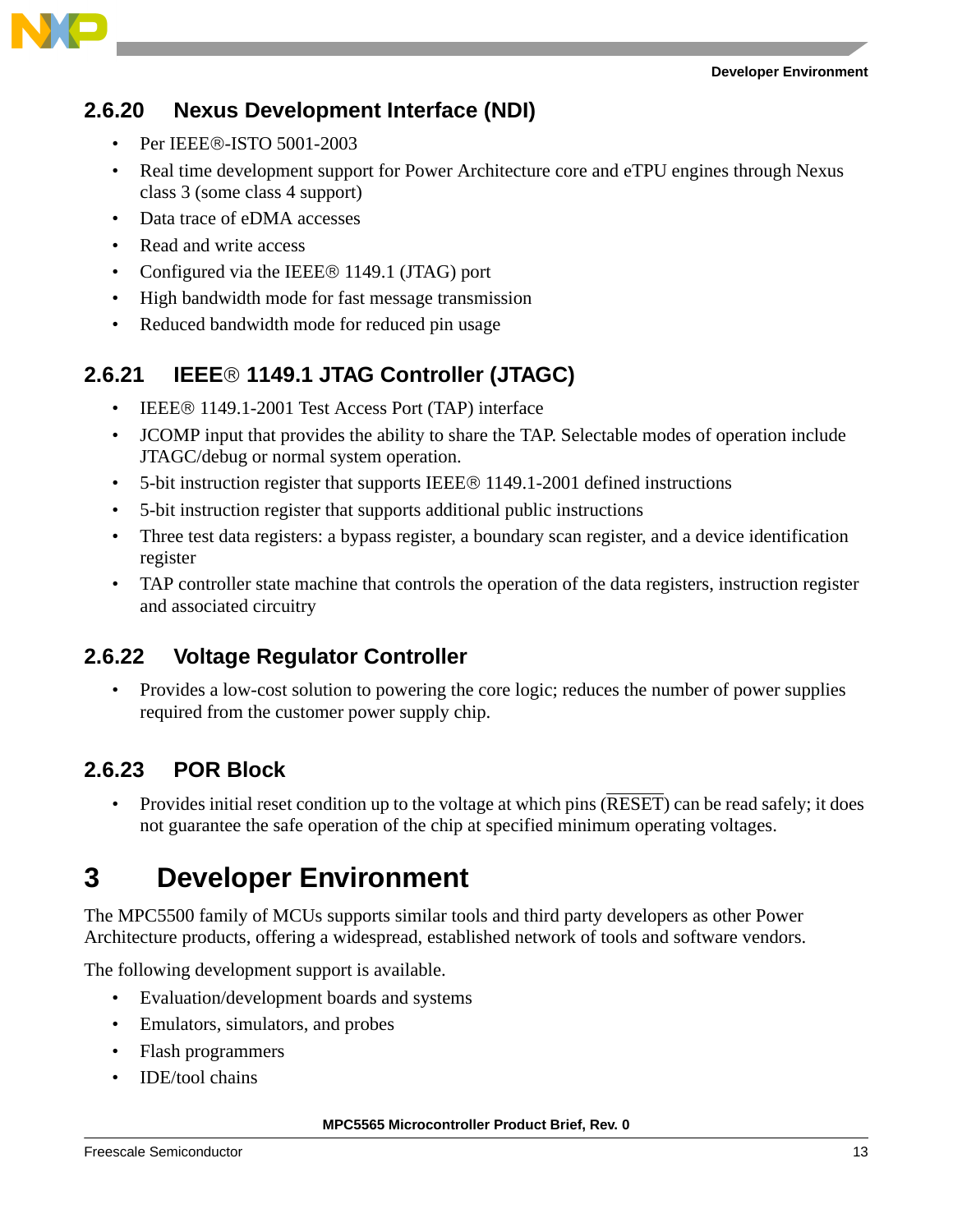

#### **Document Revision History**

- C/C++ compilers
- Hardware and software debuggers
- Initialization/boot code generators
- Software libraries
- Device/module drivers
- C-header and equate files
- JTAG interfaces
- Code examples
- Third party real-time operating systems (RTOS)

# <span id="page-13-0"></span>**4 Document Revision History**

Table 2 provides a revision history of this document.

#### **Table 2. Revision History**

| <b>Revision</b> | <b>Substantive Change(s)</b> |
|-----------------|------------------------------|
| Rev. 0          | First public release.        |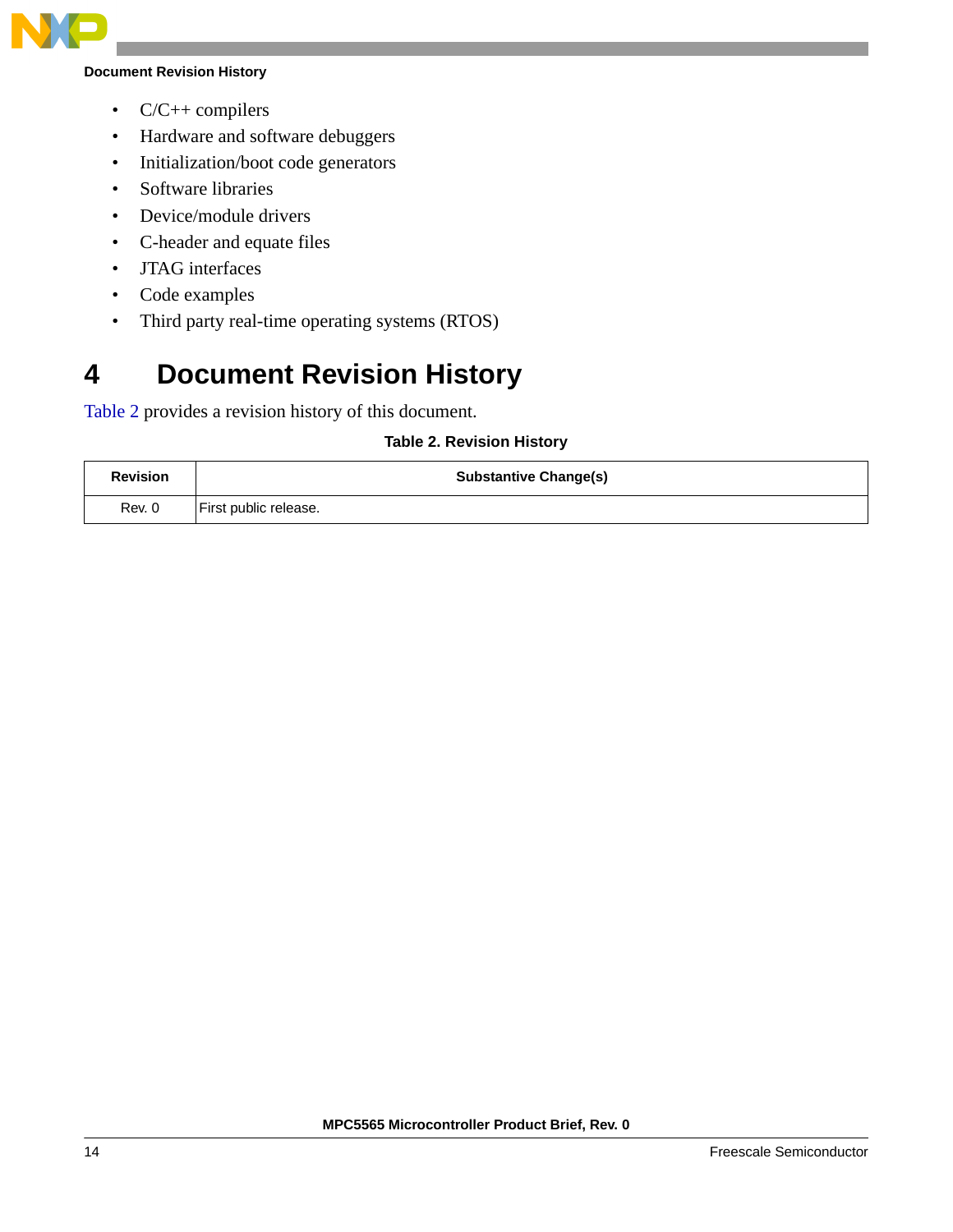

**Document Revision History**